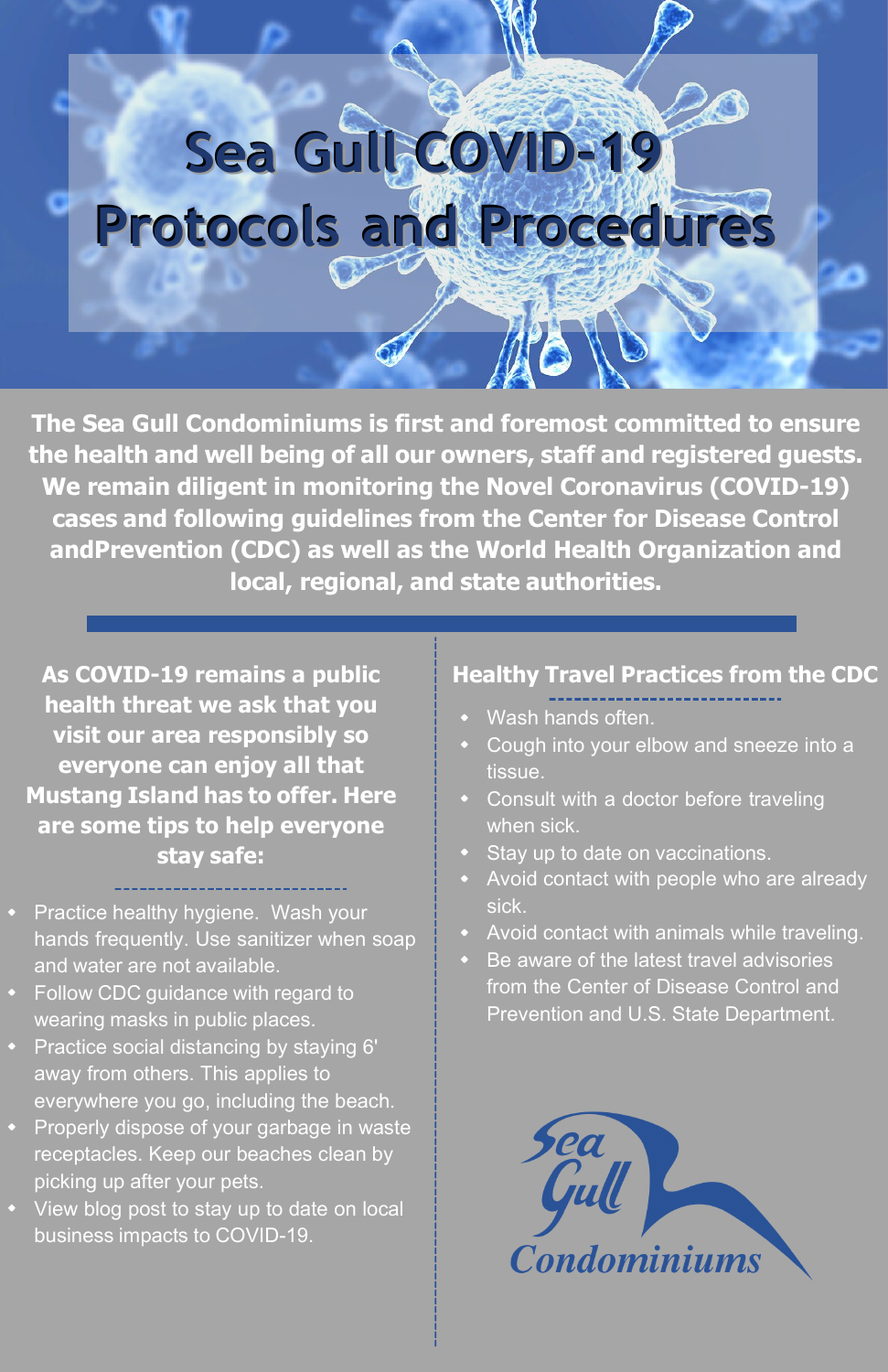

- All housekeeping personnel will have temperature checked prior to starting shift.
- All housekeeping personnel will follow CDC guidance with regard to wearing masks and follow EcoLab written recommendations for routine hand washing and sanitization.
- Cleaning chemicals: Sea Gull Condominiums consistently uses cleaning products and protocols which are effective against viruses.
	- EcoLab /Gulf Coast Paper has provided a protocol for what chemicals to be used where and how, the protocol is posted, and all employees will have signed off on understanding of protocol.
	- Housekeeping is using EcoLab Neutral Disinfectant or Lysol to sanitize fabric furniture between guests.
	- Housekeeping is using EcoLab Neutral Disinfectant or Lysol to sanitize bed pillows between guests.
	- Laundry: Sea Gull Condominiums's linen is processed on premise which allows us to closely monitor and control the effectiveness of our linen cleaning protocol. Our laundering products and cleaning processes are designed to address a broad spectrum of viruses, including COVID-19.
- Housekeeping personnel will provide linen exchange/supply service to condos beginning at 9am. Housekeeping personnel will ring condo doorbell and guests may request items at that time.
- Housekeeping personnel will not enter any occupied unit to perform cleaning services.
- Breaks, including lunch breaks will be staggered to avoid concentrations of staff in any one area.
	- <sup>o</sup> Break room will be sanitized after every break cycle.

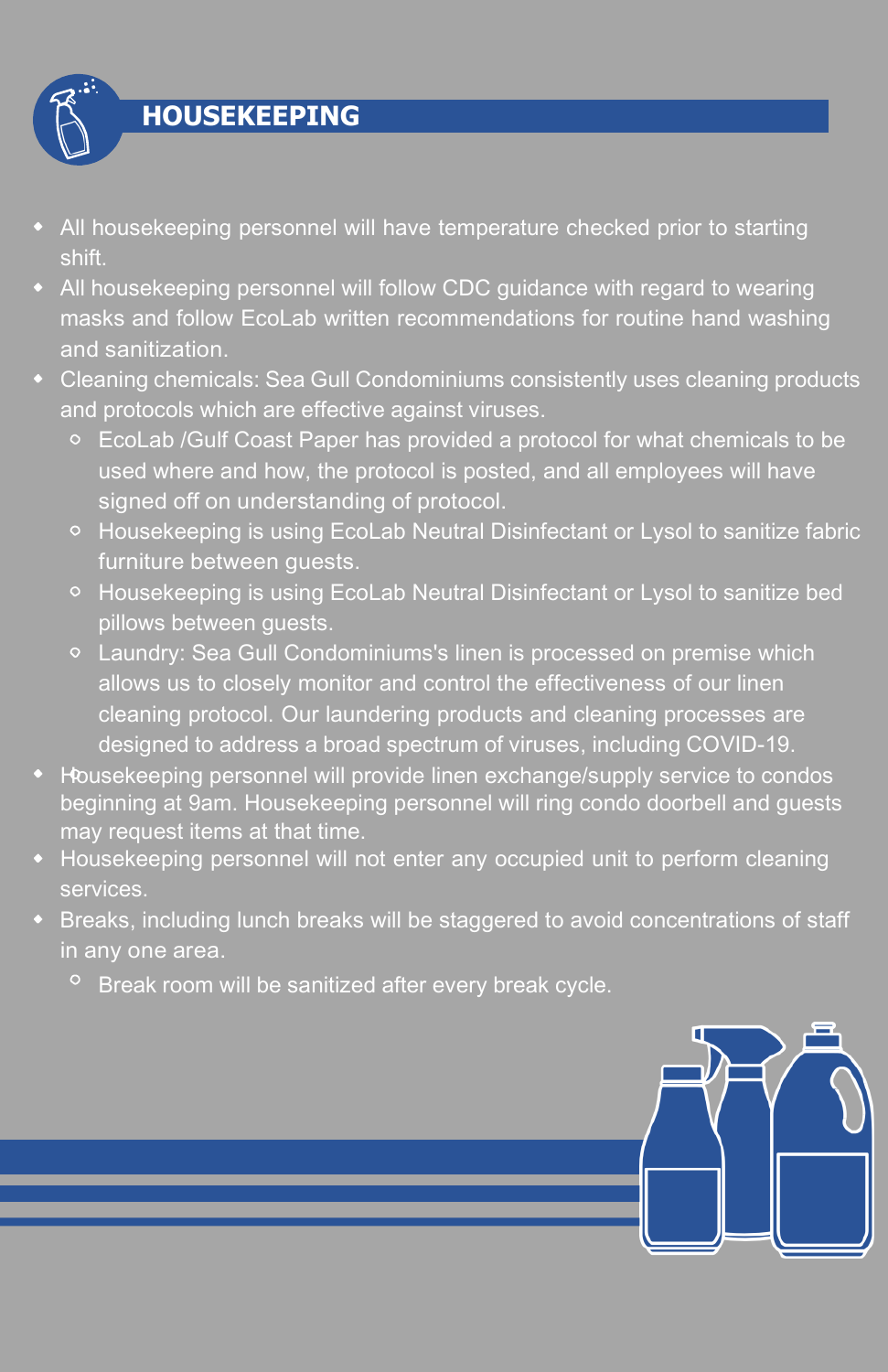**MAINTENANCE**



- All maintenance personnel will have temperature checked prior to starting shift.
- All maintenance personnel will follow CDC Guidance with regard to wearing masks and follow EcoLab written recommendations for routine hand washing and sanitization.
- Main concentration will be on the maintenance and upkeep of common elements of the building.
- Only Emergency work orders will be performed within occupied condo units.
- The supervisor will have sole discretion of what work orders will be classified as emergency work orders.
	- Non-emergency work orders will be performed between rentals following thesanitation of the unit.
- Depending on the work order, occupants may be required to vacate the unit while the work is being performed.
- Break room will be sanitized after every break cycle.



# **FRONT DESK**

- All desk clerks and office personnel will have temperature checked prior to starting shift.
- All front desk and office personnel will follow CDC guidance with regard to wearing masks and follow EcoLab written recommendations for routine hand washing and sanitizaton.
- Sneeze guards will be installed at the front desk.
- Registration will be performed digitally through e-signature and prepayments will be required upon check in.
- Photo ID will be presented visually, and upon confirmation that all digital documents received and payment is received; key cards will be dropped off and picked up without physical contact.
- Reservation questions and work order requests are preferred if handled over the phone and not in person. social distance will be maintained.
- **Breaks, including lunch breaks will be staggered to avoid concentrations of staff** in any one area.
- Break room will be sanitized after every break cycle.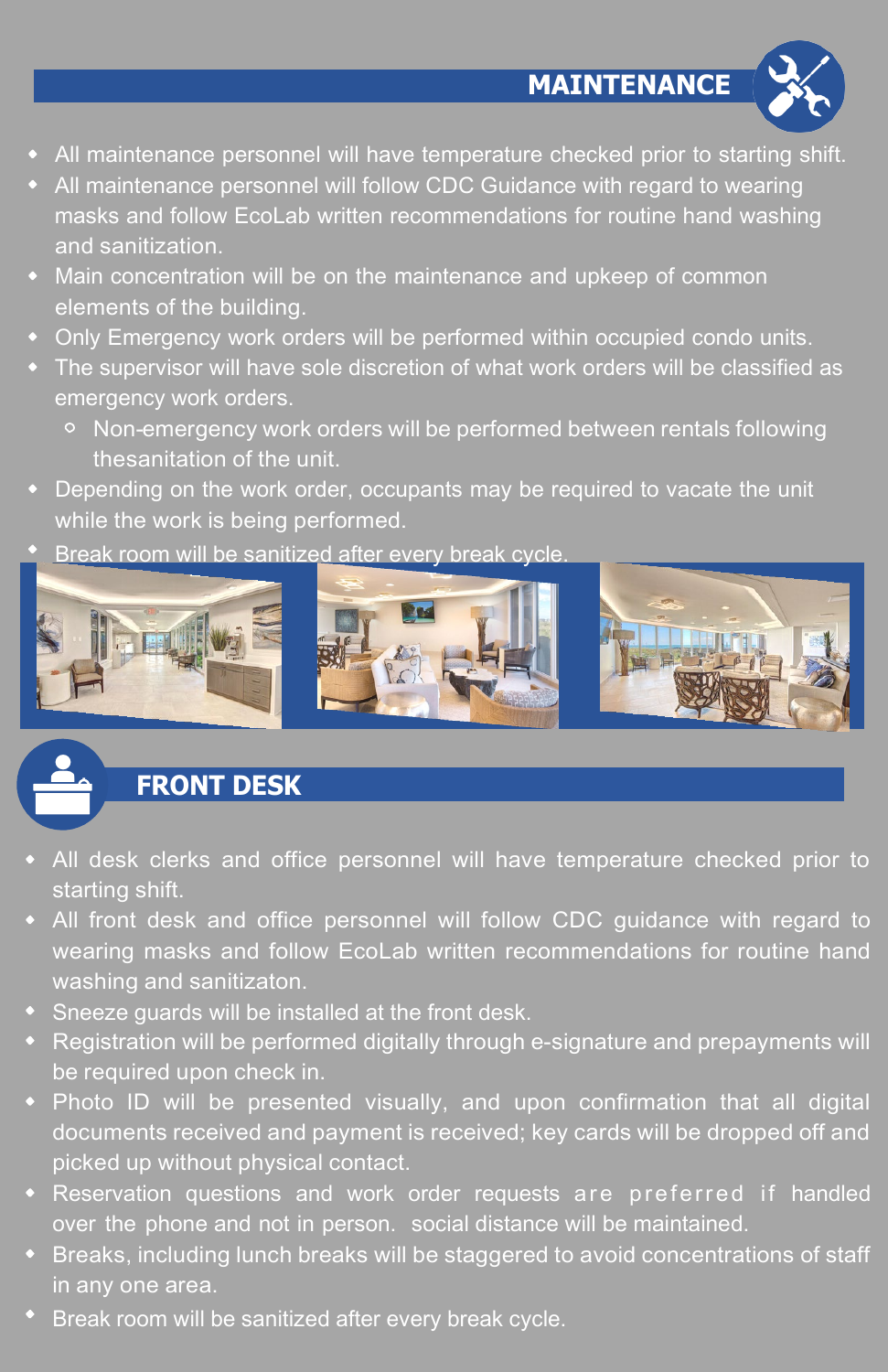## **COMMON AREA PROTOCOL ADJUSTMENTS**

#### Swimming Pool

- Pool furniture and tables and playscape will be sanitized daily by staff. Furniture will be arranged to comply with social distancing.
- $\circ$  Social distancing guidelines will be observed with regard to pool furniture.
- $\circ$  Sanitizer solution will be provided for guests to sanitize the furniture before and after use.
- <sup>o</sup> Pool restrooms will be sanitized multiple times throughout the day.
- $\circ$  The number of occupants will be in accordance with the social distancing guidelines.
- <sup>o</sup> Social distancing policies and protocols will be posted on all pool entrances.
- Hot Tub The occupancy of the hot tub will be in accordance with social distancing guidelines.
- Fitness Room
	- **○** The fitness room use will be permitted by appointment only.
	- Appointments will be based upon one registered unit at a time.
	- Appointments will be scheduled in advance through the front desk by telephone.
	- Occupancy will be in accordance with governmental guidelines and social distancing guidelines.
	- $\circ$  Signage provided explaining sanitizer to be used pre and post use as well as use of gym is under the understanding of each individuals risk.
- Game Equipment Game equipment is available at each station self serve with sanitizing station to sanitize the equipment before and after use. (Pool/billiard and ping pong) Some game items may not be available to include basketball, tennis, pickleball.
- Common area bathrooms will be sanitized multiple times throughout the day.
- **Elevators In accordance with recommendations for social distancing, we ask that** you be courteous to passengers of the elevator. If someone is riding in the elevator when doors open, please ask to join or wait until the next open cab is available.
- The meeting room will be closed for rental group use until furthernotice.
- ◆ Beach Crew Program Limited Contract Program
	- $\circ$  All beach crew personnel will have temperature checked prior to starting shift.
	- All beach crew personnel will follow CDC guidance with regard to wearing masks and follow Ecolab written recommendations for routine hand washing and sanitization
	- <sup>o</sup> Beach Crew will set out equipment and sanitize.
	- Following each use of the equipment, the beach crew will be notified that the beach equipment is ready to be sanitized for the next use.
	- $\circ$  At the end of the day, beach furniture will be sanitized by beach crew using sanitizing solution in pump sprayers and then collect and store equipment and end of day